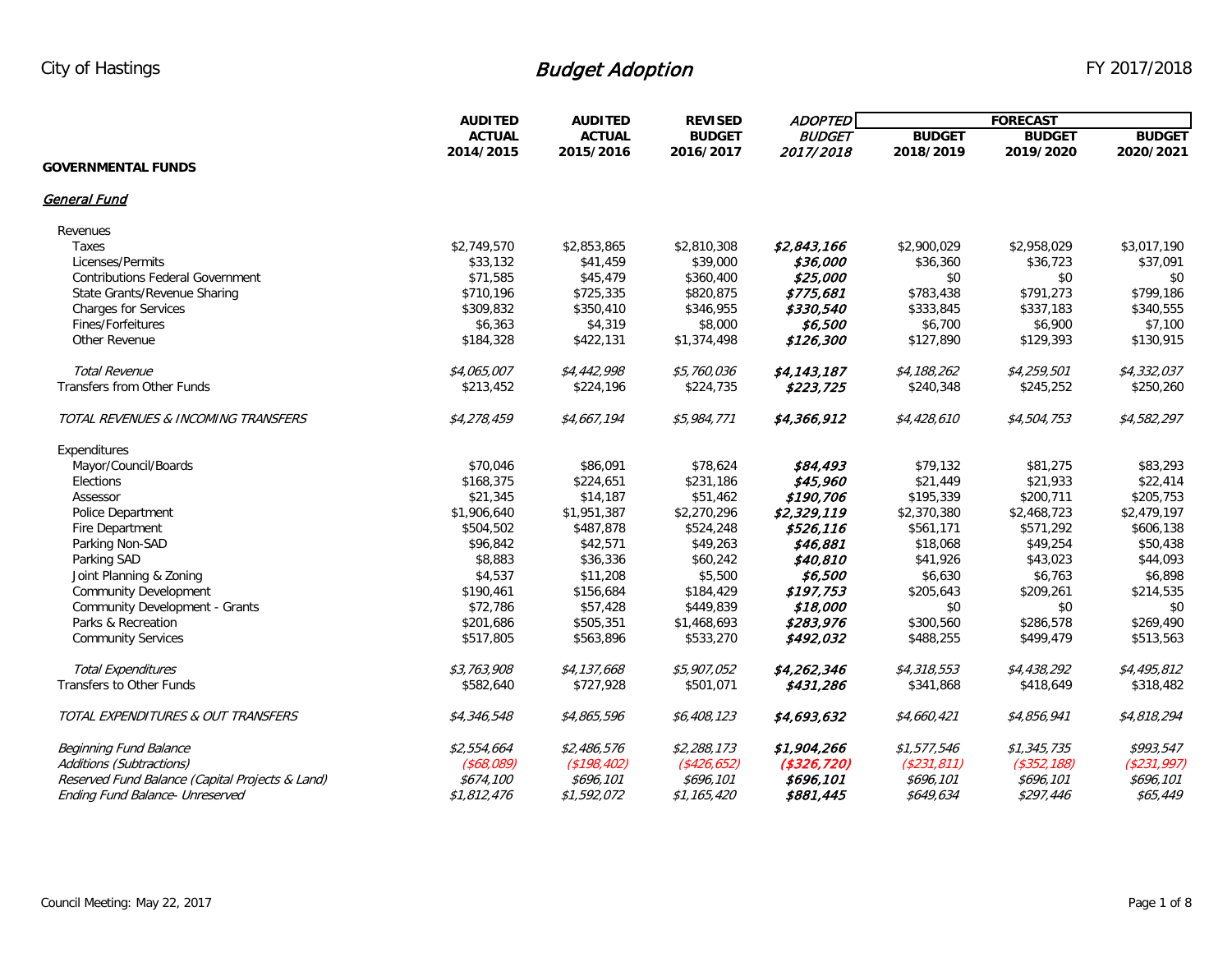|                                       | <b>AUDITED</b> | <b>AUDITED</b> |               | <b>ADOPTED</b><br><b>REVISED</b><br><b>BUDGET</b><br><b>BUDGET</b> | <b>FORECAST</b> |               |               |
|---------------------------------------|----------------|----------------|---------------|--------------------------------------------------------------------|-----------------|---------------|---------------|
|                                       | <b>ACTUAL</b>  | <b>ACTUAL</b>  |               |                                                                    | <b>BUDGET</b>   | <b>BUDGET</b> | <b>BUDGET</b> |
|                                       | 2014/2015      | 2015/2016      | 2016/2017     | 2017/2018                                                          | 2018/2019       | 2019/2020     | 2020/2021     |
| <b>GOVERNMENTAL FUNDS (continued)</b> |                |                |               |                                                                    |                 |               |               |
| <b>Malor Street Fund</b>              |                |                |               |                                                                    |                 |               |               |
| <b>Total Revenue</b>                  | \$638,807      | \$489,688      | \$1,174,322   | \$615,329                                                          | \$553,070       | \$597,093     | \$641,936     |
| Transfers From Other Funds            | \$123,000      | \$382,757      | \$0           | \$0                                                                | \$0             | \$0           | \$0           |
| TOTAL REVENUES & INCOMING TRANSFERS   | \$761,807      | \$872,445      | \$1, 174, 322 | \$615,329                                                          | \$553,070       | \$597,093     | \$641,936     |
| Expenditures                          |                |                |               |                                                                    |                 |               |               |
| Construction                          | \$334,597      | \$293,030      | \$1,092,361   | \$124,658                                                          | \$0             | \$0           | \$0           |
| Routine Maintenance                   | \$136,759      | \$235,989      | \$246,146     | \$226,967                                                          | \$179,560       | \$298,308     | \$238,742     |
| Sweeping                              | \$88,180       | \$54,835       | \$68,425      | \$71,741                                                           | \$73,664        | \$75,525      | \$77,307      |
| <b>Traffic Services</b>               | \$26,813       | \$31,721       | \$34,665      | \$36,957                                                           | \$37,821        | \$38,703      | \$39,603      |
| Winter Maintenance                    | \$102,776      | \$74,862       | \$136,616     | \$122,370                                                          | \$125,590       | \$128,716     | \$131,719     |
| <b>Total Expenditures</b>             | \$689,124      | \$690,437      | \$1,578,213   | \$582,693                                                          | \$416,635       | \$541,252     | \$487,371     |
| <b>Total Transfers To Other Funds</b> | \$0            | \$0            | \$0           | \$128,111                                                          | \$137,968       | \$148,998     | \$157,295     |
| TOTAL EXPENDITURES & OUT TRANSFERS    | \$689,124      | \$690,437      | \$1,578,213   | \$710,804                                                          | \$554,603       | \$690,250     | \$644,666     |
| <b>Beginning Fund Balance</b>         | \$297,336      | \$370,019      | \$552,027     | \$202,895                                                          | \$107,420       | \$105,887     | \$12,730      |
| Additions (Subtractions)              | \$72,683       | \$182,008      | ( \$403, 891) | (\$95,475)                                                         | (\$1,533)       | ( \$93, 157)  | ( \$2,730)    |
| <b>Ending Fund Balance</b>            | \$370,019      | \$552,027      | \$148,136     | \$107,420                                                          | \$105,887       | \$12,730      | \$10,000      |
| Local Street Fund                     |                |                |               |                                                                    |                 |               |               |
| <b>Total Revenue</b>                  | \$163,040      | \$275,110      | \$618,092     | \$499,691                                                          | \$213,559       | \$228,770     | \$244,254     |
| <b>Transfers From Other Funds</b>     | \$215,640      | \$88,484       | \$202,944     | \$256,426                                                          | \$175,064       | \$259,831     | \$164,886     |
| TOTAL REVENUES & INCOMING TRANSFERS   | \$378,680      | \$363,594      | \$821,036     | \$756,117                                                          | \$388,623       | \$488,601     | \$409,140     |
| Expenditures                          |                |                |               |                                                                    |                 |               |               |
| Construction                          | \$1,500        | \$13,638       | \$460,506     | \$350,127                                                          | \$0             | \$0           | \$0           |
| Routine Maintenance                   | \$219,513      | \$320,737      | \$224,271     | \$318,438                                                          | \$205,105       | \$300,559     | \$216,741     |
| Sweeping                              | \$83,991       | \$88,527       | \$84,753      | \$86,017                                                           | \$88,282        | \$90,481      | \$92,594      |
| <b>Traffic Services</b>               | \$6,159        | \$5,803        | \$6,857       | \$6,804                                                            | \$7,004         | \$7,196       | \$7,376       |
| Winter Maintenance                    | \$58,162       | \$51,761       | \$71,101      | \$86,049                                                           | \$88,232        | \$90,365      | \$92,429      |
| <b>Total Expenditures</b>             | \$369,325      | \$480,464      | \$847,488     | \$847,435                                                          | \$388,623       | \$488,601     | \$409,140     |
| <b>Total Transfers To Other Funds</b> | \$0            | \$0            | \$0           | \$0                                                                | \$0             | \$0           | \$0           |
| TOTAL EXPENDITURES & OUT TRANSFERS    | \$369,325      | \$480,464      | \$847,488     | \$847,435                                                          | \$388,623       | \$488,601     | \$409,140     |
| <b>Beginning Fund Balance</b>         | \$143,967      | \$153,322      | \$36,452      | \$101,318                                                          | \$10,000        | \$10,000      | \$10,000      |
| Additions (Subtractions)              | \$9,355        | (\$116, 870)   | (\$26, 452)   | (\$91,318)                                                         | \$0             | \$0           | \$0           |
| <b>Ending Fund Balance</b>            | \$153,322      | \$36,452       | \$10,000      | \$10,000                                                           | \$10,000        | \$10,000      | \$10,000      |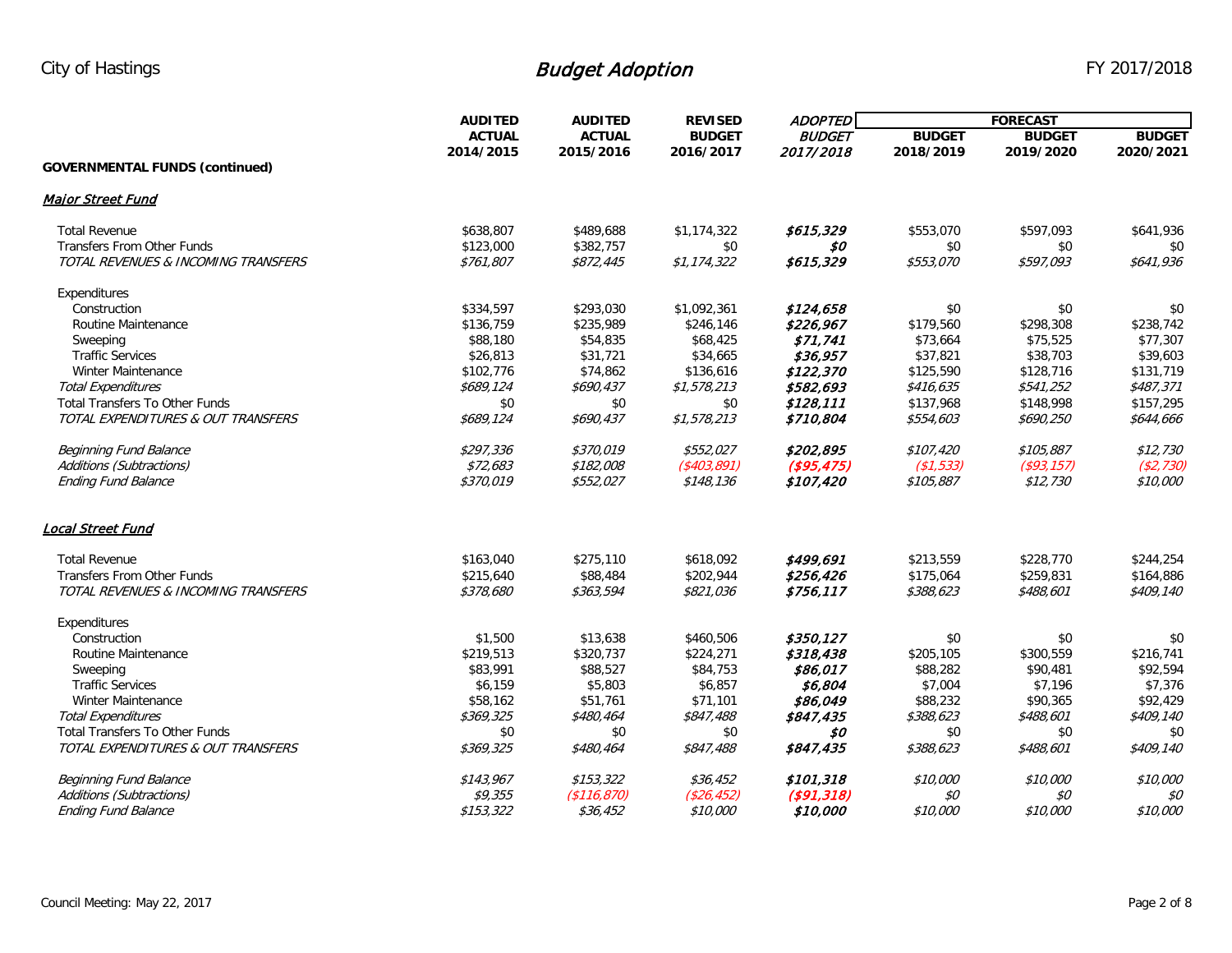|                                                                     | <b>AUDITED</b>             | <b>AUDITED</b>             | <b>REVISED</b>             | <b>ADOPTED</b>             | <b>FORECAST</b>            |                            |                            |
|---------------------------------------------------------------------|----------------------------|----------------------------|----------------------------|----------------------------|----------------------------|----------------------------|----------------------------|
|                                                                     | <b>ACTUAL</b><br>2014/2015 | <b>ACTUAL</b><br>2015/2016 | <b>BUDGET</b><br>2016/2017 | <b>BUDGET</b><br>2017/2018 | <b>BUDGET</b><br>2018/2019 | <b>BUDGET</b><br>2019/2020 | <b>BUDGET</b><br>2020/2021 |
| <b>GOVERNMENTAL FUNDS (continued)</b>                               |                            |                            |                            |                            |                            |                            |                            |
| <b>Police Training Fund</b>                                         |                            |                            |                            |                            |                            |                            |                            |
| <b>Total Revenue</b>                                                | \$2,343                    | \$2,443                    | \$2,100                    | \$2,100                    | \$2,121                    | \$2,142                    | \$2,163                    |
| Transfers From Other Funds                                          | \$0                        | \$1,402                    | \$3,000                    | \$3,000                    | \$3,000                    | \$3,000                    | \$3,000                    |
| TOTAL REVENUES & INCOMING TRANSFERS                                 | \$2,343                    | \$3,845                    | \$5,100                    | \$5,100                    | \$5,121                    | \$5,142                    | \$5,163                    |
| <b>Total Expenditures</b>                                           | \$1,540                    | \$4,648                    | \$5,100                    | \$5,100                    | \$5,121                    | \$5,142                    | \$5,163                    |
| <b>Total Transfers To Other Funds</b>                               | \$0                        | \$0                        | \$0                        | \$0                        | \$0                        | \$0                        | \$0                        |
| TOTAL EXPENDITURES & OUT TRANSFERS                                  | \$1,540                    | \$4,648                    | \$5,100                    | \$5,100                    | \$5,121                    | \$5,142                    | \$5,163                    |
| <b>Beginning Fund Balance</b>                                       | \$0                        | \$802                      | \$0                        | \$0                        | \$0                        | \$0                        | \$0                        |
| Additions (Subtractions)                                            | \$802                      | $($ \$802)                 | $\mathcal{S}O$             | \$0                        | $\mathcal{S}O$             | \$0\$                      | $\mathcal{S}O$             |
| <b>Ending Fund Balance</b>                                          | \$802                      | \$0                        | \$0                        | \$0                        | \$0                        | \$0                        | $$ \mathcal{O}$            |
| Police D.A.R.E. Fund                                                |                            |                            |                            |                            |                            |                            |                            |
| <b>Total Revenue</b>                                                | \$558                      | \$410                      | \$40                       | \$25                       | \$26                       | \$27                       | \$28                       |
| <b>Transfers From Other Funds</b>                                   | \$0                        | \$0                        | \$0                        | \$0                        | \$0                        | \$0                        | \$0                        |
| TOTAL REVENUES & INCOMING TRANSFERS                                 | \$558                      | \$410                      | \$40                       | \$25                       | \$26                       | \$27                       | \$28                       |
| <b>Total Expenditures</b>                                           | \$2,245                    | \$534                      | \$0                        | \$0\$                      | \$0                        | \$0                        | \$0                        |
| <b>Total Transfers To Other Funds</b>                               | \$0                        | \$0                        | \$0                        | \$0                        | \$0                        | \$0                        | \$0                        |
| TOTAL EXPENDITURES & OUT TRANSFERS                                  | \$2,245                    | \$534                      | \$0                        | \$0                        | \$0                        | \$0                        | \$0                        |
| <b>Beginning Fund Balance</b>                                       | \$13,663                   | \$11,652                   | \$11,652                   | \$11,676                   | \$11,701                   | \$11, 727                  | \$11,754                   |
| Additions (Subtractions)                                            | (\$1,688)                  | (\$124)                    | \$40                       | \$25                       | \$26                       | \$27                       | \$28                       |
| <b>Ending Fund Balance</b>                                          | \$11,975                   | \$11,528                   | \$11,692                   | \$11,701                   | \$11,727                   | \$11,754                   | \$11,782                   |
| <b>Drua Enforcement Fund</b>                                        |                            |                            |                            |                            |                            |                            |                            |
| <b>Total Revenue</b>                                                | \$492                      | \$565                      | \$240                      | \$215                      | \$217                      | \$219                      | \$221                      |
| <b>Transfers From Other Funds</b>                                   | \$0                        | \$0                        | \$0                        | \$0                        | \$0                        | \$0                        | \$0                        |
| TOTAL REVENUES & INCOMING TRANSFERS                                 | \$492                      | \$565                      | \$240                      | \$215                      | \$217                      | \$219                      | \$221                      |
| <b>Total Expenditures</b>                                           | \$15,958                   | \$2,086                    | \$5,350                    | \$4,375                    | \$3,443                    | \$3,512                    | \$3,583                    |
| <b>Total Transfers To Other Funds</b>                               | \$0                        | \$0                        | \$0                        | \$0                        | \$0                        | \$0                        | \$0                        |
| TOTAL EXPENDITURES & OUT TRANSFERS                                  | \$15,958                   | \$2,086                    | \$5,350                    | \$4,375                    | \$3,443                    | \$3,512                    | \$3,583                    |
| Beginning Fund Balance                                              | \$46,335                   | \$30,869                   | \$29,347                   | \$28,187                   | \$24,027                   | \$20,801                   | \$17,508                   |
| Additions (Subtractions)                                            | (\$15,466)                 | (\$1,522)                  | ( \$5, 110)                | ( \$4,160)                 | ( \$3, 226)                | ( \$3, 293)                | ( \$3, 362)                |
| <b>Ending Fund Balance</b><br><b>GOVERNMENTAL FUNDS (continued)</b> | \$30,869                   | \$29,347                   | \$24,237                   | \$24,027                   | \$20,801                   | \$17,508                   | \$141,146                  |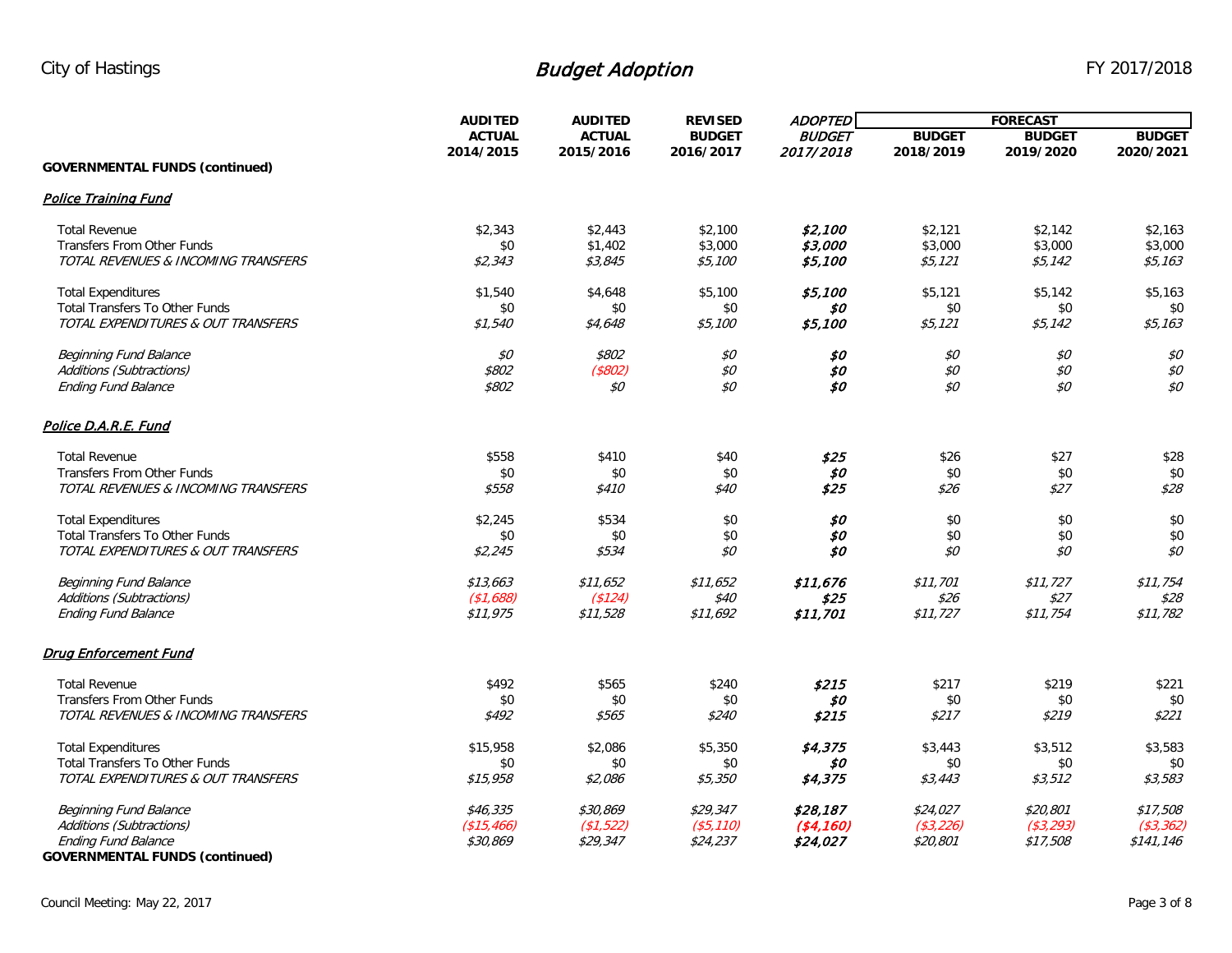|                                       | <b>AUDITED</b> | <b>AUDITED</b> | <b>REVISED</b> | <b>ADOPTED</b><br><b>BUDGET</b><br>2017/2018 | <b>FORECAST</b> |               |               |
|---------------------------------------|----------------|----------------|----------------|----------------------------------------------|-----------------|---------------|---------------|
|                                       | <b>ACTUAL</b>  | <b>ACTUAL</b>  | <b>BUDGET</b>  |                                              | <b>BUDGET</b>   | <b>BUDGET</b> | <b>BUDGET</b> |
|                                       | 2014/2015      | 2015/2016      | 2016/2017      |                                              | 2018/2019       | 2019/2020     | 2020/2021     |
| <u>Cemetery Fund</u>                  |                |                |                |                                              |                 |               |               |
| <b>Total Revenue</b>                  | \$301,424      | \$588,963      | \$269,238      | \$156,000                                    | \$213,613       | \$152,278     | \$255,997     |
| <b>Transfers From Other Funds</b>     | \$0            | \$0            | \$0            | S0                                           | \$0             | \$0           | \$0           |
| TOTAL REVENUES & INCOMING TRANSFERS   | \$301,424      | \$588,963      | \$269,238      | \$156,000                                    | \$213,613       | \$152,278     | \$255,997     |
| <b>Total Expenditures</b>             | \$271,778      | \$602,092      | \$239,386      | \$165,330                                    | \$220,357       | \$157,489     | \$258,189     |
| <b>Total Transfers To Other Funds</b> | \$43,931       | \$0            | \$0            | \$0                                          | \$0             | \$0           | \$0           |
| TOTAL EXPENDITURES & OUT TRANSFERS    | \$315,709      | \$602,092      | \$239,386      | \$165,333                                    | \$220,357       | \$157,489     | \$258,189     |
| <b>Beginning Fund Balance</b>         | \$30,467       | \$16,182       | \$3,053        | \$39,352                                     | \$30,022        | \$23,278      | \$18,067      |
| Additions (Subtractions)              | (\$14,285)     | (\$13,129)     | \$29,852       | ( \$9,330)                                   | (\$6, 744)      | $($ \$5,211)  | (S2, 192)     |
| <b>Ending Fund Balance</b>            | \$16,182       | \$3,053        | \$32,905       | \$30,022                                     | \$23,278        | \$18,067      | \$15,875      |
| <u>Library Fund</u>                   |                |                |                |                                              |                 |               |               |
| <b>Library Operations</b>             |                |                |                |                                              |                 |               |               |
| <b>Total Revenue</b>                  | \$442,918      | \$432,642      | \$443,550      | \$443,550                                    | \$447,049       | \$450,583     | \$454,153     |
| <b>Transfers From Other Funds</b>     | \$292,758      | \$297,032      | \$293,810      | \$297,458                                    | \$300,433       | \$303,437     | \$306,471     |
| TOTAL REVENUES & INCOMING TRANSFERS   | \$735,676      | \$729,674      | \$737,360      | \$741,008                                    | \$747,482       | \$754,020     | \$760,624     |
| <b>Total Expenditures</b>             | \$738,437      | \$743,954      | \$677,930      | \$716.113                                    | \$735,944       | \$755,272     | \$773,940     |
| <b>Total Transfers To Other Funds</b> | \$0            | \$0            | \$0            | \$0                                          | \$0             | \$0           | \$0           |
| TOTAL EXPENDITURES & OUT TRANSFERS    | \$738,437      | \$743,954      | \$677,930      | \$716,113                                    | \$735,944       | \$755,272     | \$773,940     |
| <b>Beginning Fund Balance</b>         | \$167,110      | \$177,881      | \$177,881      | \$241,912                                    | \$266,807       | \$278,345     | \$277,093     |
| Additions (Subtractions)              | (\$2,761)      | \$63,430       | \$59,430       | \$24,895                                     | \$11,538        | (\$1,252)     | (\$13,316)    |
| <b>Ending Fund Balance</b>            | \$164,349      | \$241,311      | \$237,311      | \$266,807                                    | \$278,345       | \$277,093     | \$263,777     |
| <b>Library Capital Improvements</b>   |                |                |                |                                              |                 |               |               |
| <b>Total Revenue</b>                  | \$19,766       | \$35,191       | \$750          | \$1,000                                      | \$1,030         | \$1,061       | \$1,093       |
| <b>Transfers From Other Funds</b>     | \$0            | \$0            | \$0            | \$0                                          | \$0             | \$0           | \$0           |
| TOTAL REVENUES & INCOMING TRANSFERS   | \$19,766       | \$35,191       | <i>\$750</i>   | \$1,000                                      | \$1,030         | \$1,061       | \$1,093       |
| <b>Total Expenditures</b>             | \$37,432       | \$30,988       | \$21,659       | \$30,000                                     | \$25,000        | \$25,000      | \$25,000      |
| <b>Total Transfers To Other Funds</b> | \$0            | \$0            | \$0            | 50                                           | \$0             | \$0           | \$0           |
| TOTAL EXPENDITURES & OUT TRANSFERS    | \$37,432       | \$30,988       | \$21,659       | \$30,000                                     | \$25,000        | \$25,000      | \$25,000      |
| <b>Beginning Fund Balance</b>         | \$158,609      | \$140,943      | \$145, 147     | \$145,147                                    | \$116.147       | \$92,177      | \$68,238      |
| Additions (Subtractions)              | (\$17,666)     | \$4,204        | (S20, 909)     | (\$29,000)                                   | (\$23,970)      | (\$23,939)    | (\$23,907)    |
| <b>Ending Fund Balance</b>            | \$140,943      | \$145, 147     | \$124,238      | \$116,147                                    | \$92,177        | \$68,238      | \$44,331      |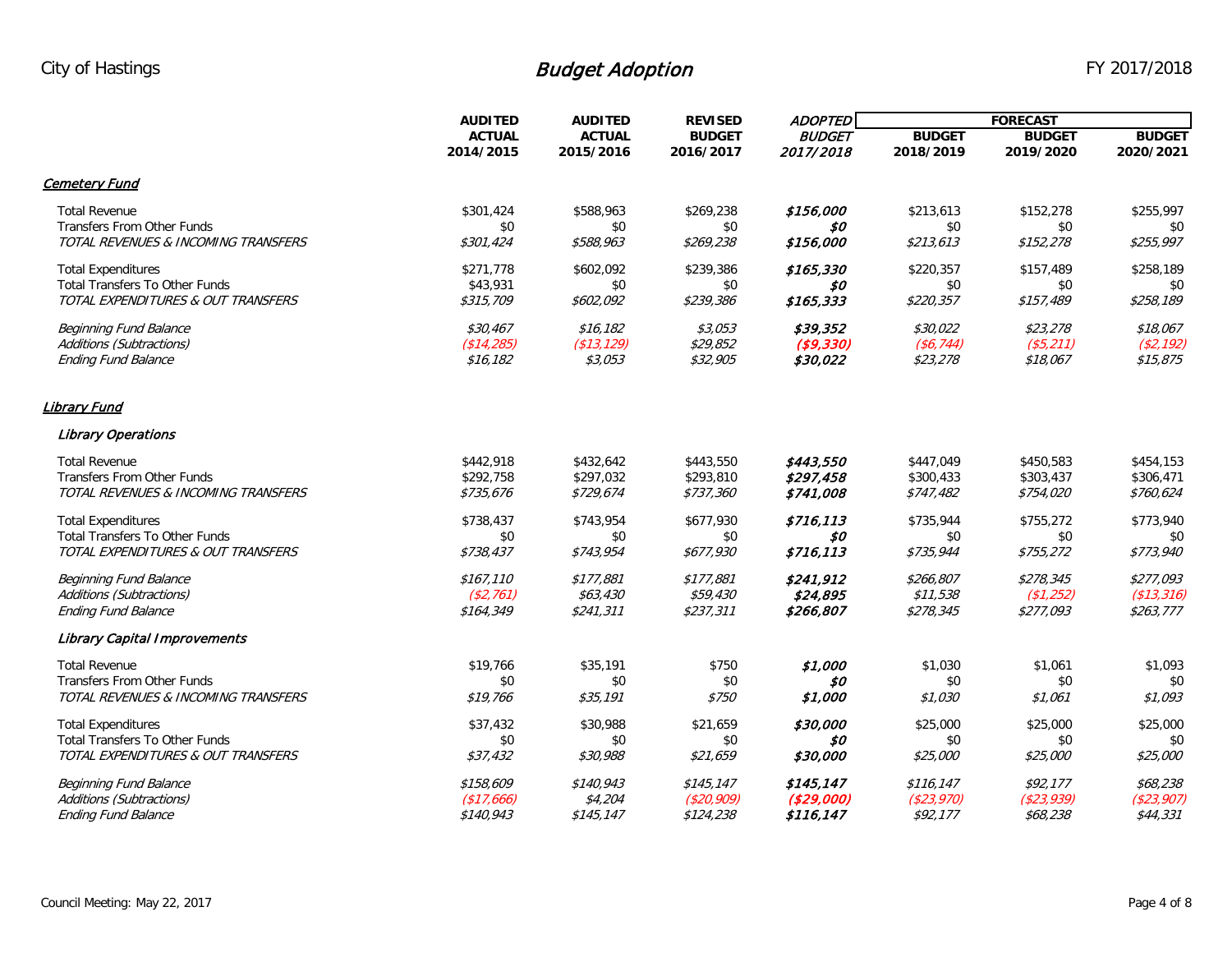|                                                 | <b>AUDITED</b>   | <b>AUDITED</b><br><b>ACTUAL</b><br>2015/2016 | <b>REVISED</b><br><b>BUDGET</b><br>2016/2017 | <b>ADOPTED</b><br><b>BUDGET</b> | <b>FORECAST</b> |                |                |
|-------------------------------------------------|------------------|----------------------------------------------|----------------------------------------------|---------------------------------|-----------------|----------------|----------------|
|                                                 | <b>ACTUAL</b>    |                                              |                                              |                                 | <b>BUDGET</b>   | <b>BUDGET</b>  | <b>BUDGET</b>  |
|                                                 | 2014/2015        |                                              |                                              | 2017/2018                       | 2018/2019       | 2019/2020      | 2020/2021      |
| <b>COMPONENT UNIT FUNDS</b>                     |                  |                                              |                                              |                                 |                 |                |                |
| <b>BROWNFILED RE-DEVELOPMENT AUTHORITY FUND</b> |                  |                                              |                                              |                                 |                 |                |                |
| <b>Total Revenue</b>                            | \$0              | \$16,477                                     | \$16,502                                     | \$21,215                        | \$21,639        | \$22,072       | \$22,513       |
| Transfers From Other Funds                      | \$0              | \$0                                          | \$0                                          | \$0                             | \$0             | \$0            | \$0            |
| TOTAL REVENUES & INCOMING TRANSFERS             | \$0              | \$16,477                                     | \$16,502                                     | \$21,215                        | \$21,639        | \$22,072       | \$22,513       |
| <b>Total Expenditures</b>                       | \$388,922        | \$16,733                                     | \$13,100                                     | \$11,360                        | \$10,860        | \$10,361       | \$9,863        |
| <b>Total Transfers To Other Funds</b>           | \$0              | \$0                                          | \$0                                          | \$0                             | \$0             | \$0            | \$0            |
| TOTAL EXPENDITURES & OUT TRANSFERS              | \$388,922        | \$16,733                                     | \$13,100                                     | \$11,360                        | \$10,860        | \$10,361       | \$9,863        |
| <b>Beginning Fund Balance</b>                   | \$0              | $($ \$389,178 $)$                            | $($ \$389,178 $)$                            | ( \$388, 800)                   | $($ \$378,945)  | $($ \$368,166) | $($ \$356,455) |
| Additions (Subtractions)                        | $($ \$388,922)   | (\$257)                                      | \$3,402                                      | \$9,855                         | \$10,779        | \$11,711       | \$12,650       |
| <b>Ending Fund Balance</b>                      | $($ \$388,922)   | ( \$389, 435)                                | $($ \$385,776 $)$                            | $($ \$378,945)                  | (\$368, 166)    | (\$356, 455)   | ( \$343, 805)  |
| DOWNTOWN DEVELOPMENT AUTHORITY FUND             |                  |                                              |                                              |                                 |                 |                |                |
| <b>Total Revenue</b>                            | \$494,838        | \$438,372                                    | \$418,312                                    | \$420,286                       | \$428,493       | \$436,863      | \$445,400      |
| Transfers From Other Funds                      | \$0              | \$0                                          | \$0                                          | \$0                             | \$0             | \$0            | \$0            |
| TOTAL REVENUES & INCOMING TRANSFERS             | \$494,838        | \$438,372                                    | \$418,312                                    | \$420,286                       | \$428,493       | \$436,863      | \$445,400      |
| <b>Total Expenditures</b>                       | \$152,684        | \$159,306                                    | \$216,614                                    | \$22,228                        | \$182,579       | \$156,403      | \$157,894      |
| <b>Total Transfers To Other Funds</b>           | \$241,347        | \$244,454                                    | \$201,284                                    | \$210,546                       | \$214,598       | \$218,729      | \$222,941      |
| TOTAL EXPENDITURES & OUT TRANSFERS              | \$394,031        | \$403,760                                    | \$417,898                                    | \$432,774                       | \$397,177       | \$375,132      | \$380,835      |
| MEMO: Principal Debt Payment                    | \$0              | \$42,444                                     | \$41,192                                     | \$42,444                        | \$43,735        | \$45,066       | \$23,035       |
| <b>Beginning Fund Balance</b>                   | ( \$220, 439)    | (\$119,632)                                  | $($ \$85,020)                                | ( \$36, 249)                    | ( \$48, 737)    | (\$17,421)     | \$44,310       |
| Additions (Subtractions)                        | \$100,806        | \$34,613                                     | \$414                                        | (\$12,488)                      | \$31,316        | \$61,731       | \$64,565       |
| <b>Ending Fund Balance</b>                      | ( \$119,632)     | $($ \$85,020)                                | ( \$84, 606)                                 | ( \$48, 737)                    | (\$17,421)      | \$44,310       | \$108,875      |
| LOCAL DEVELOPMENT FINANCE AUTHORITY FUND        |                  |                                              |                                              |                                 |                 |                |                |
| <b>Total Revenue</b>                            | \$40,665         | \$50,871                                     | \$37,835                                     | \$15,479                        | \$15,787        | \$16,097       | \$16,413       |
| Transfers From Other Funds                      | \$0              | \$0                                          | \$0                                          | \$0                             | \$0             | \$0            | \$0            |
| TOTAL REVENUES & INCOMING TRANSFERS             | \$40,665         | \$50,871                                     | \$37,835                                     | \$15,479                        | \$15,787        | \$16,097       | \$16, 413      |
| <b>Total Expenditures</b>                       | \$1,512          | \$4,845                                      | \$40,950                                     | \$33,400                        | \$28,976        | \$29,564       | \$30,163       |
| <b>Total Transfers To Other Funds</b>           | \$0              | \$0                                          | \$0                                          | \$0                             | \$0             | \$0            | \$0            |
| TOTAL EXPENDITURES & OUT TRANSFERS              | \$1,512          | \$4,845                                      | \$40,950                                     | \$33,400                        | \$28,976        | \$29,564       | \$30,163       |
| <b>Beginning Fund Balance</b>                   | <i>\$102,016</i> | \$141,169                                    | \$187,195                                    | \$185,122                       | \$167,201       | \$154,012      | \$140,545      |
| Additions (Subtractions)                        | \$39,153         | \$46,026                                     | ( \$3, 115)                                  | (\$17,921)                      | (\$13,189)      | (\$13,467)     | (\$13,750)     |
| <b>Ending Fund Balance</b>                      | \$141,169        | \$187.195                                    | \$184,080                                    | \$167,201                       | \$154,012       | \$140,545      | \$126,795      |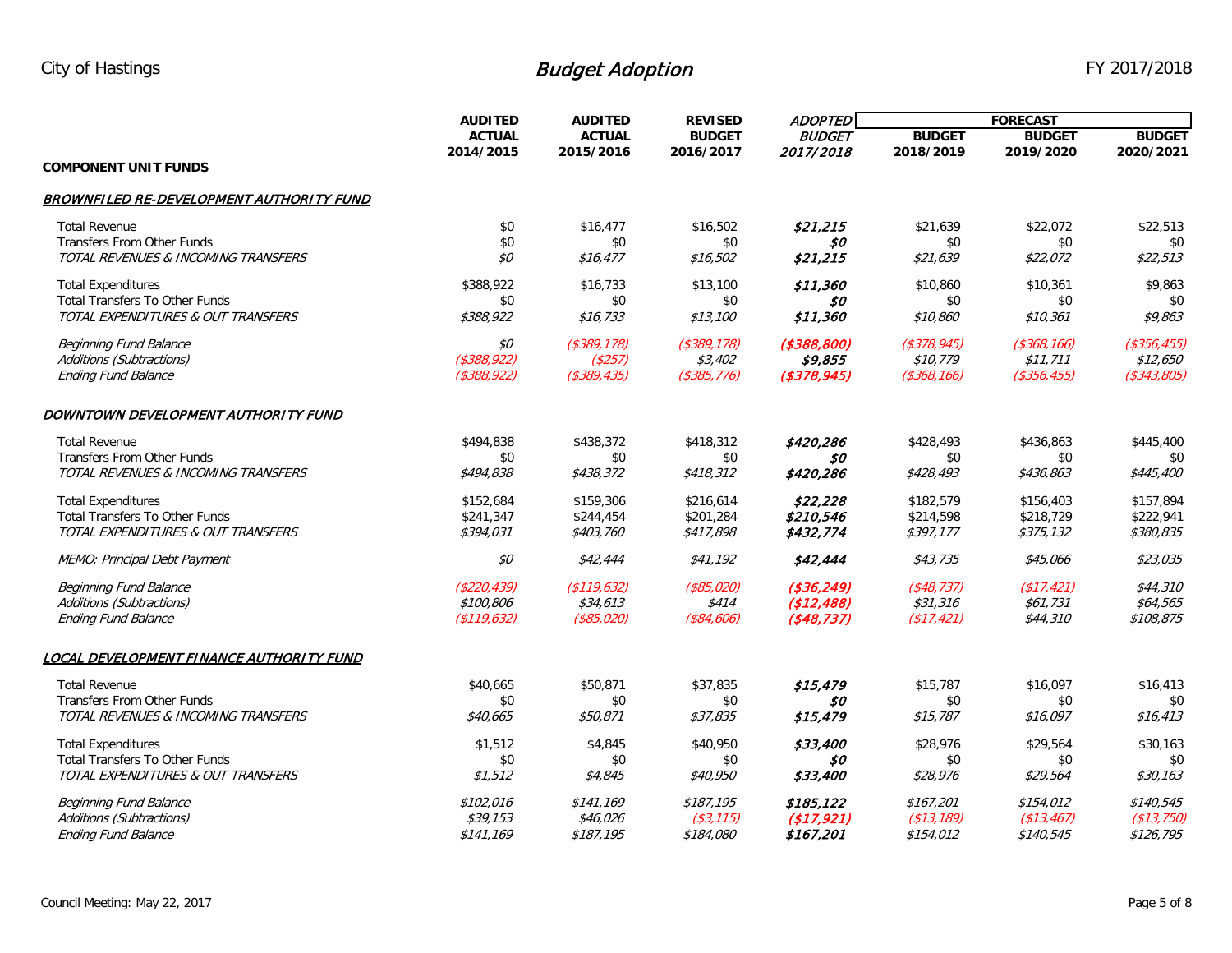| <b>AUDITED</b>                             |               | <b>AUDITED</b><br><b>REVISED</b> | <b>ADOPTED</b>             | <b>FORECAST</b>            |               |               |               |
|--------------------------------------------|---------------|----------------------------------|----------------------------|----------------------------|---------------|---------------|---------------|
|                                            | <b>ACTUAL</b> | <b>ACTUAL</b><br>2015/2016       | <b>BUDGET</b><br>2016/2017 | <b>BUDGET</b><br>2017/2018 | <b>BUDGET</b> | <b>BUDGET</b> | <b>BUDGET</b> |
|                                            | 2014/2015     |                                  |                            |                            | 2018/2019     | 2019/2020     | 2020/2021     |
| <b>ENTERPRISE FUND</b>                     |               |                                  |                            |                            |               |               |               |
| <b>WATER &amp; SEWER FUND</b>              |               |                                  |                            |                            |               |               |               |
| Water Revenue                              | \$736,321     | \$757,832                        | \$797,350                  | \$834,500                  | \$862,300     | \$892,100     | \$922,900     |
| Sewer Revenue                              | \$1,583,440   | \$1,653,759                      | \$1,699,920                | \$1,773,000                | \$1,827,330   | \$1,890,761   | \$1,956,393   |
| Other Revenue                              | \$100.371     | \$61,687                         | \$114,909                  | \$155,000                  | \$55,875      | \$57.837      | \$59,800      |
| <b>Total Revenue</b>                       | \$2,420,132   | \$2,473,278                      | \$2,612,179                | \$2,762,500                | \$2,745,505   | \$2,840,698   | \$2,939,093   |
| <b>Transfers From Other Funds</b>          | \$45,173      | \$1,279                          | \$1,317                    | \$1,300                    | \$1,339       | \$1,379       | \$1,420       |
| TOTAL REVENUES & INCOMING TRANSFERS        | \$2,465,305   | \$2,474,557                      | \$2,613,496                | \$2,763,800                | \$2,746,844   | \$2,842,077   | \$2,940,513   |
| Administration                             | \$956,262     | \$1,045,726                      | \$1,098,147                | \$1,132,669                | \$1,159,546   | \$1,186,153   | \$1,212,261   |
| <b>Water Plant</b>                         | \$282,454     | \$283,253                        | \$268,543                  | \$286,993                  | \$293,998     | \$300,887     | \$307,620     |
| Water Meter Maintenance                    | \$130,809     | \$101,229                        | \$145,015                  | \$152,927                  | \$157,342     | \$161,566     | \$165,550     |
| Water Main Maintenance                     | \$134,300     | \$56,702                         | \$135,630                  | \$144,148                  | \$148,255     | \$152,191     | \$155,918     |
| Water Service Maintenance                  | \$131,998     | \$119,547                        | \$125,439                  | \$124,044                  | \$127,809     | \$131,387     | \$134,729     |
| Waste Water Plant                          | \$638,414     | \$620,534                        | \$708,736                  | \$648,443                  | \$646,735     | \$664,769     | \$682,430     |
| Sewer Main Maintenance                     | \$124,471     | \$112,287                        | \$111,943                  | \$184,997                  | \$87,374      | \$89,660      | \$91,830      |
| <b>Total Expenditures</b>                  | \$2,398,707   | \$2,339,278                      | \$2,593,453                | \$2,674,221                | \$2,621,059   | \$2,686,613   | \$2,750,338   |
| <b>Total Transfers To Other Funds</b>      | \$22,105      | \$22,768                         | \$23,451                   | \$25,000                   | \$25,750      | \$26,523      | \$27,319      |
| TOTAL EXPENDITURES & OUT TRANSFERS         | \$2,420,812   | \$2,362,046                      | \$2,616,904                | \$2,699,221                | \$2,646,809   | \$2,713,136   | \$2,777,657   |
| Additions to Fixed Assets (Capital Outlay) |               |                                  |                            | \$908,150                  | \$542,159     | \$714,892     | \$409,600     |
| Beginning Fund Balance                     | \$12,332,637  | \$12,397,399                     | \$12,509,910               | \$12,742,189               | \$12,806,768  | \$12,906,803  | \$13,035,744  |
| Additions (Subtractions)                   | \$44,493      | \$112,511                        | ( \$3,408)                 | \$64,579                   | \$100,035     | \$128,941     | \$162,856     |
| <b>Ending Fund Balance</b>                 | \$12,377,130  | \$12,509,910                     | \$12,506,502               | \$12,806,768               | \$12,906,803  | \$13,035,744  | \$13,198,600  |
| TOWNSHIP SEWER MAINTENANCE FUND            |               |                                  |                            |                            |               |               |               |
| <b>TOTAL REVENUES</b>                      | \$34,064      | \$37,397                         | \$38,670                   | \$39,650                   | \$41,021      | \$42,425      | \$43,929      |
| <b>TOTAL EXPENDITURES</b>                  | \$24,008      | \$27,473                         | \$65,558                   | \$47,412                   | \$48,602      | \$49,785      | \$50,956      |
| <b>Beginning Fund Balance</b>              | \$57,142      | \$67,199                         | \$67,199                   | \$40,779                   | \$33,017      | \$25,436      | \$18,076      |
| Additions (Subtractions)                   | \$10,057      | \$9,924                          | ( \$26, 888)               | (\$7,762)                  | ( \$7,581)    | (\$7,360)     | (\$7,027)     |
| <b>Ending Fund Balance</b>                 | \$67,199      | \$77,123                         | \$40,311                   | \$33,017                   | \$25,436      | \$18,076      | \$11,049      |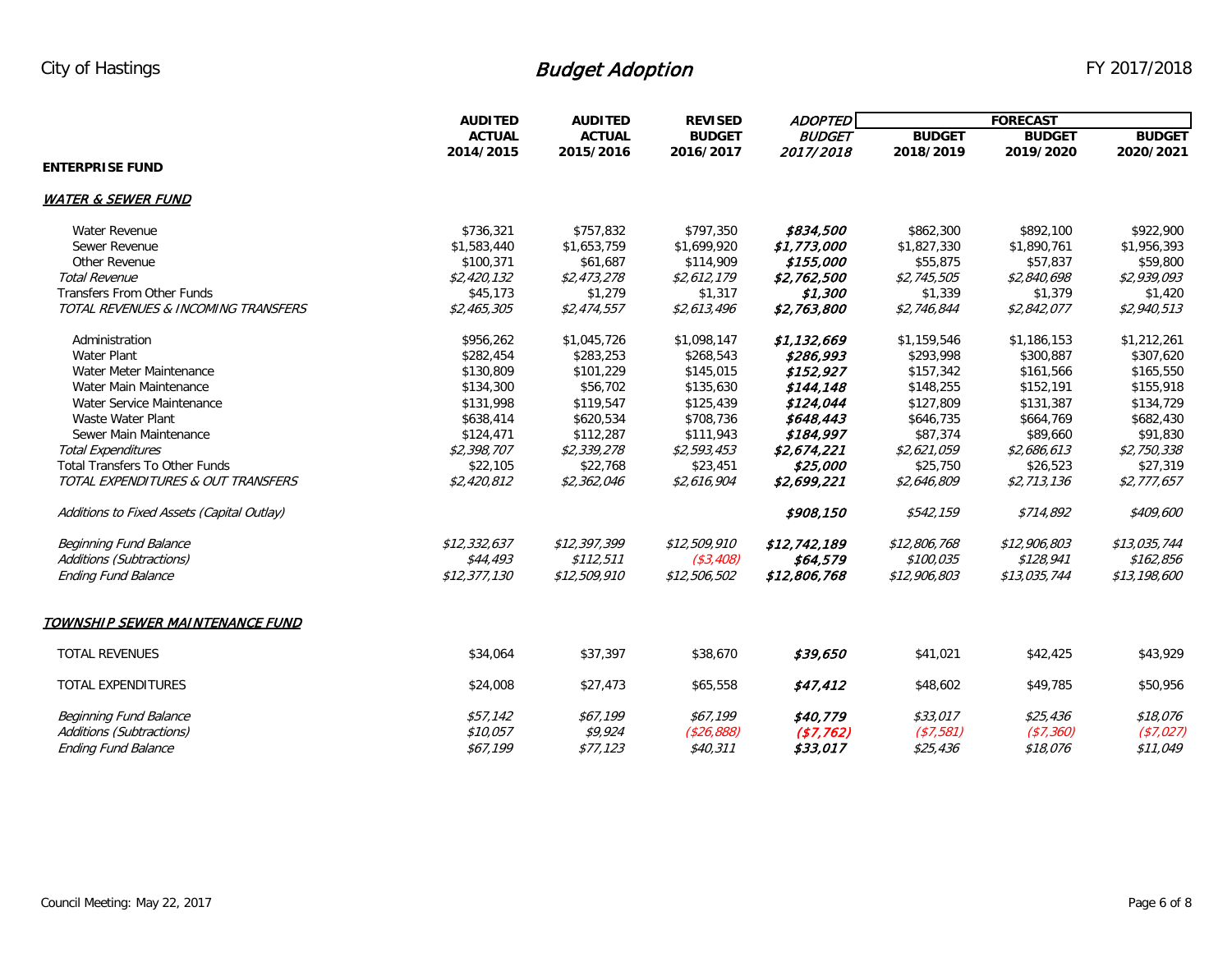|                                            | <b>AUDITED</b><br><b>AUDITED</b> |               | <b>REVISED</b> | <b>ADOPTED</b> | <b>FORECAST</b> |               |               |
|--------------------------------------------|----------------------------------|---------------|----------------|----------------|-----------------|---------------|---------------|
|                                            | <b>ACTUAL</b>                    | <b>ACTUAL</b> | <b>BUDGET</b>  | <b>BUDGET</b>  | <b>BUDGET</b>   | <b>BUDGET</b> | <b>BUDGET</b> |
|                                            | 2014/2015                        | 2015/2016     | 2016/2017      | 2017/2018      | 2018/2019       | 2019/2020     | 2020/2021     |
| <b>INTERNAL SERVICE FUNDS</b>              |                                  |               |                |                |                 |               |               |
| <b>EQUIPMENT FUND</b>                      |                                  |               |                |                |                 |               |               |
| <b>Total Revenue</b>                       | \$603,359                        | \$236,218     | \$625,986      | \$611,954      | \$627,477       | \$638,203     | \$649,144     |
| <b>Transfers From Other Funds</b>          | \$0                              | \$0           | \$0            | \$0            | \$0             | \$0           | \$0           |
| TOTAL REVENUES & INCOMING TRANSFERS        | \$603,359                        | \$236,218     | \$625,986      | \$611,954      | \$627,477       | \$638,203     | \$649,144     |
| <b>Total Expenditures</b>                  | \$597,911                        | \$626,446     | \$615,092      | \$608,794      | \$622,930       | \$637,017     | \$650,999     |
| <b>Total Transfers To Other Funds</b>      | \$0                              | \$0           | \$0            | \$0            | \$0             | \$0           | \$0           |
| TOTAL EXPENDITURES & OUT TRANSFERS         | \$597,911                        | \$626,446     | \$615,092      | \$608,794      | \$622,930       | \$637,017     | \$650,999     |
| Additions to Fixed Assets (Capital Outlay) |                                  |               |                | \$683,000      | \$2,760,000     | \$672,500     | \$554,500     |
| <b>Beginning Fund Balance</b>              | \$2,326,318                      | \$2,123,636   | \$2,419,427    | \$2,456,540    | \$2,459,700     | \$2,464,247   | \$2,465,433   |
| Additions (Subtractions)                   | \$5,448                          | ( \$390, 229) | \$10,894       | \$3,160        | \$4,547         | \$1,186       | ( \$1,855)    |
| <b>Ending Fund Balance</b>                 | \$2,331,766                      | \$1,733,407   | \$2,430,321    | \$2,459,700    | \$2,464,247     | \$2,465,433   | \$2,463,578   |
| ADMINISTRATIVE SERVICES FUND               |                                  |               |                |                |                 |               |               |
| TOTAL REVENUES                             | \$1,465,134                      | \$1,397,632   | \$1,463,250    | \$1,364,000    | \$1,404,550     | \$1,446,306   | \$1,489,314   |
| Expenditures                               |                                  |               |                |                |                 |               |               |
| City Manager                               | \$157,068                        | \$166,489     | \$175,303      | \$182,901      | \$189,600       | \$195,813     | \$201,427     |
| City Clerk/Treasurer                       | \$367,522                        | \$394,853     | \$424,272      | \$434,220      | \$450,073       | \$464,775     | \$478,066     |
| <b>Professional Services</b>               | \$180,638                        | \$184,198     | \$204,600      | \$204,500      | \$209,730       | \$215,101     | \$220,612     |
| Office Equipment & Supplies                | \$59,978                         | \$58,821      | \$69,000       | \$71,000       | \$72,420        | \$73,867      | \$75,345      |
| City Hall & Grounds                        | \$145,221                        | \$155,318     | \$160,997      | \$155,710      | \$159,446       | \$163,276     | \$167,202     |
| Director of Public Services                | \$59,873                         | \$70,154      | \$75,269       | \$72,524       | \$75,020        | \$77,356      | \$79,493      |
| <b>Indirect Fringe Benefits</b>            | \$47                             | \$0           | \$0            | \$0            | \$0             | \$0           | \$0           |
| <b>Personnel Services</b>                  | \$385,435                        | \$401,745     | \$449,089      | \$474,892      | \$498,177       | \$522,615     | \$548,264     |
| TOTAL EXPENDITURES                         | \$1,355,781                      | \$1,431,578   | \$1,558,530    | \$1,595,747    | \$1,654,466     | \$1,712,803   | \$1,770,409   |
| Additions to Fixed Assets (Capital Outlay) |                                  |               |                | \$43,500       | \$108,000       | \$61,750      | \$43,000      |
| <b>Beginning Fund Balance</b>              | \$1,985,822                      | \$2,091,540   | \$2,057,594    | \$2,060,750    | \$1,829,003     | \$1,579,087   | \$1,312,590   |
| Additions (Subtractions)                   | \$109,353                        | (\$33,946)    | (\$95,280)     | (\$231,747)    | (\$249,916)     | (\$266,497)   | (\$281,095)   |
| <b>Ending Fund Balance</b>                 | \$2,095,175                      | \$2,057,594   | \$1,962,314    | \$1,829,003    | \$1,579,087     | \$1,312,590   | \$1,031,495   |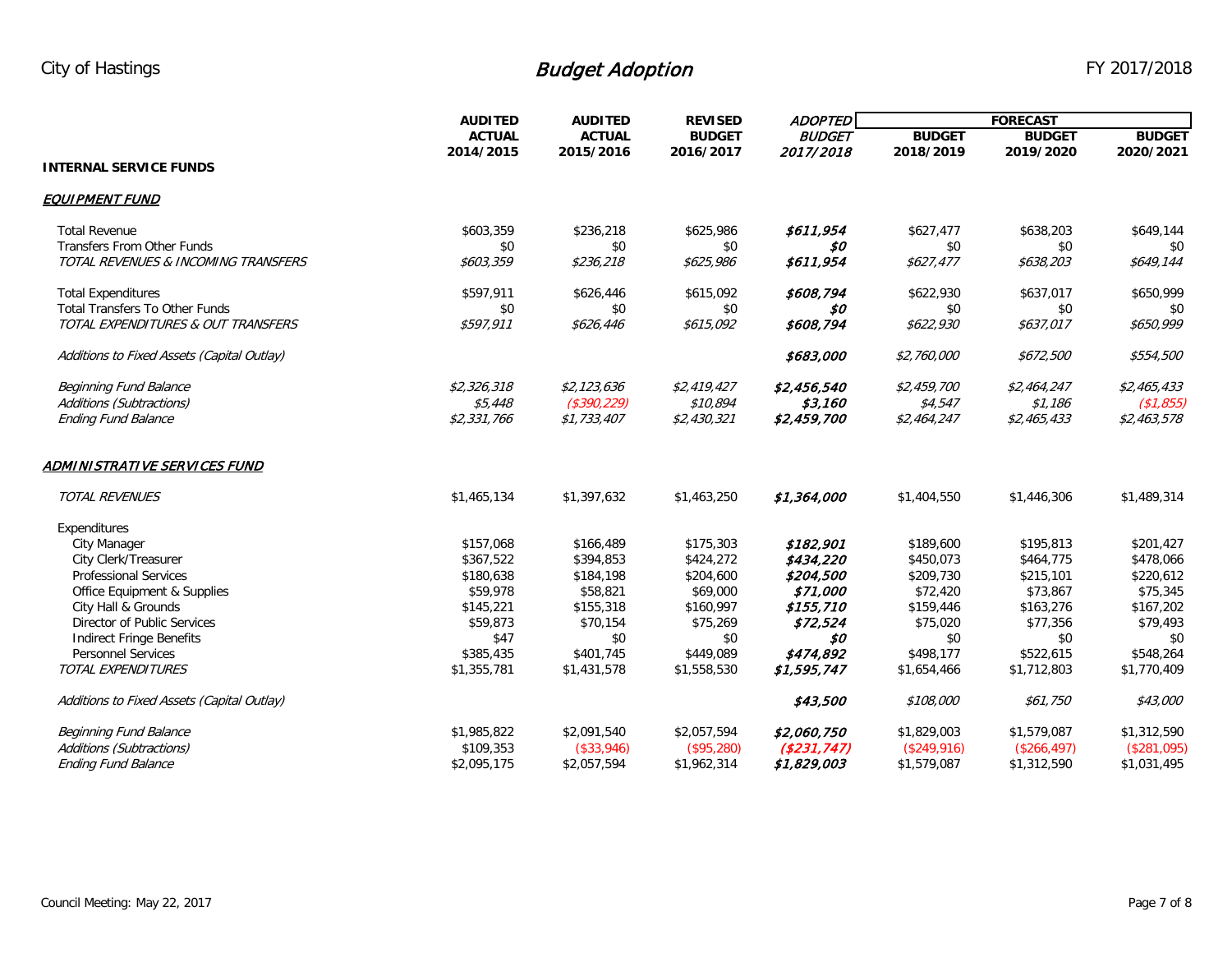|                                                                     | <b>AUDITED</b> | <b>AUDITED</b> | <b>REVISED</b> | <b>ADOPTED</b> |               | <b>FORECAST</b> |                   |  |  |
|---------------------------------------------------------------------|----------------|----------------|----------------|----------------|---------------|-----------------|-------------------|--|--|
|                                                                     | <b>ACTUAL</b>  | <b>ACTUAL</b>  | <b>BUDGET</b>  | <b>BUDGET</b>  | <b>BUDGET</b> | <b>BUDGET</b>   | <b>BUDGET</b>     |  |  |
| <b>Summary Data for Information Only</b>                            | 2014/2015      | 2015/2016      | 2016/2017      | 2017/2018      | 2018/2019     | 2019/2020       | 2020/2021         |  |  |
|                                                                     |                |                |                |                |               |                 |                   |  |  |
| <b>GOVERNMENTAL FUNDS TOTALS (including Internal Service Funds)</b> |                |                |                |                |               |                 |                   |  |  |
| Revenues                                                            | \$7,702,847    | \$7,901,861    | \$10,357,604   | \$7,837,051    | \$7,650,974   | \$7,776,183     | \$8,070,340       |  |  |
| Expenditures                                                        | \$7,843,439    | \$8,750,896    | \$11,455,800   | \$8,817,933    | \$8,391,072   | \$8,764,380     | \$8,879,606       |  |  |
|                                                                     |                |                |                |                |               |                 |                   |  |  |
| <b>ENTERPRISE FUNDS TOTALS</b>                                      |                |                |                |                |               |                 |                   |  |  |
| Revenues                                                            | \$2,454,196    | \$2,510,675    | \$2,650,849    | \$2,802,150    | \$2,786,526   | \$2,883,123     | \$2,983,022       |  |  |
| Expenditures                                                        | \$2,422,715    | \$2,366,751    | \$2,659,011    | \$2,721,633    | \$2,669,661   | \$2,736,398     | \$2,801,294       |  |  |
|                                                                     |                |                |                |                |               |                 |                   |  |  |
| <b>COMPONENT UNIT FUNDS TOTALS</b>                                  |                |                |                |                |               |                 |                   |  |  |
| Revenues                                                            | \$535,502      | \$505,720      | \$472,649      | \$456,980      | \$465,919     | \$475,032       | \$484,326         |  |  |
| Expenditures                                                        | \$543,118      | \$180,884      | \$270,664      | \$66,988       | \$222,415     | \$196,328       | \$197,920         |  |  |
|                                                                     |                |                |                |                |               |                 |                   |  |  |
| <b>ALL FUND CITY TOTALS</b>                                         |                |                |                |                |               |                 |                   |  |  |
| Revenues                                                            | \$10,692,545   | \$10,918,256   | \$13,481,102   | \$11,096,181   | \$10,903,419  | \$11,134,338    | \$11,537,688      |  |  |
| <b>Expenditures</b>                                                 | \$10,809,271   | \$11,298,531   | \$14,385,475   | \$11,606,554   | \$11,283,148  | \$11,697,106    | \$11,878,820      |  |  |
| Excess (Deficit)                                                    | ( \$116, 726)  | ( \$380, 275)  | ( \$904, 373)  | ( \$510, 373)  | ( \$379, 729) | ( \$562, 768)   | $($ \$341,132 $)$ |  |  |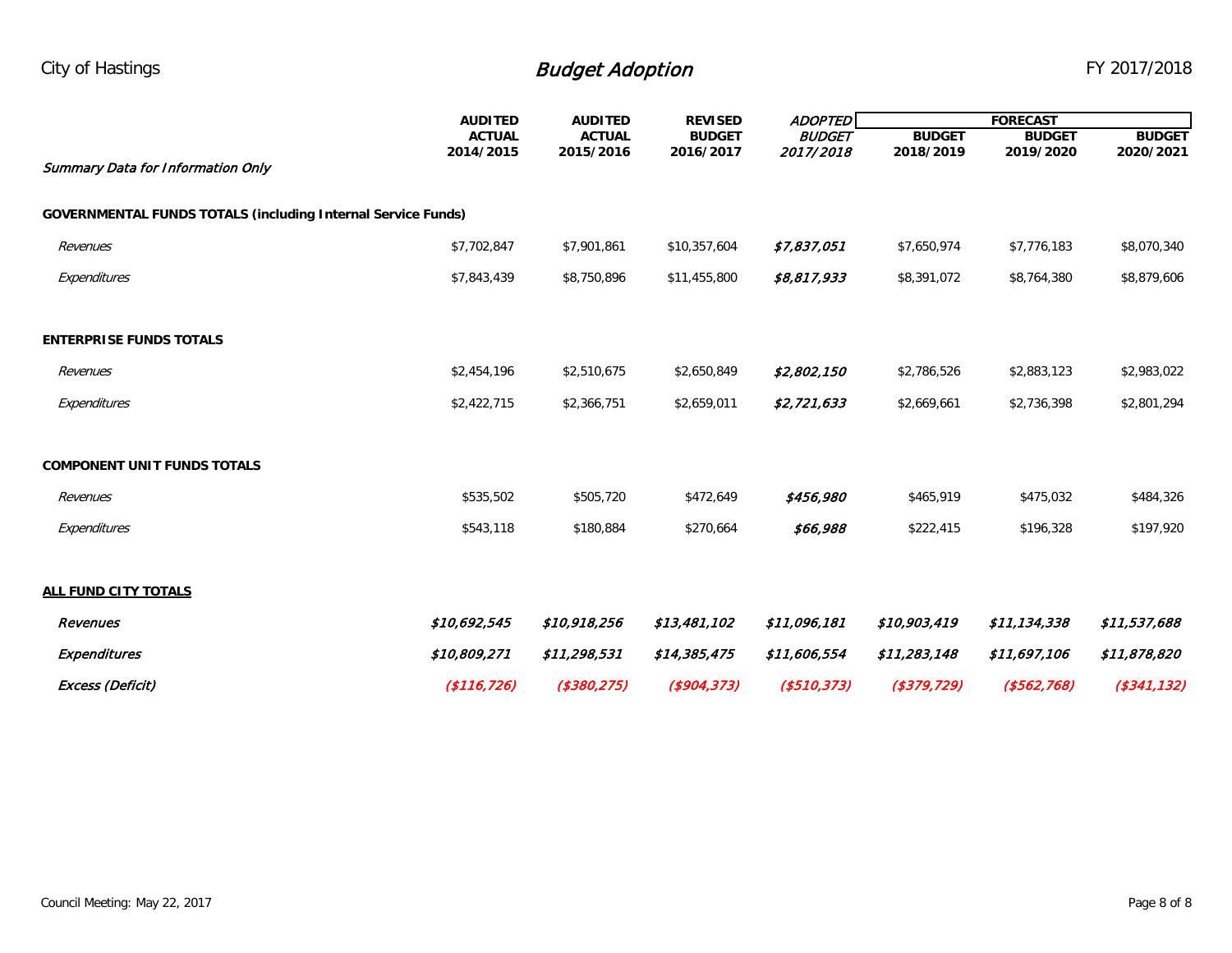#### **Budget Forecast Assumptions**

|           | Fiscal<br>Year |           |
|-----------|----------------|-----------|
|           |                |           |
| 2018/2010 | 2010/2020      | 2020/2021 |
|           |                |           |

Revenue

| Taxes                       | 2.00%           | 2.00%    | 2.00%  |
|-----------------------------|-----------------|----------|--------|
| State Shared Revenue        | $^{\circ}.00\%$ | $.00\%$  | $00\%$ |
| Interest Income             | 2.00%           | 2.00%    | 2.00%  |
| <b>Charges for Services</b> | $^{\circ}.00\%$ | $0.00\%$ | $00\%$ |
| All Other                   | $00\%$          | $.00\%$  | $00\%$ |

#### Expenditures

| Salaries & Wages       | $2.00\%$ | $2.00\%$ | 2.00% |
|------------------------|----------|----------|-------|
| <b>Fringe Benefits</b> | 6.00%    | 4.00%    | 4.00% |
| Contracted Services    | 3.00%    | $3.00\%$ | 3.00% |
| Utilities              | 4.00%    | 4.00%    | 4.00% |
| All Other              | $2.00\%$ | $2.00\%$ | 2.00% |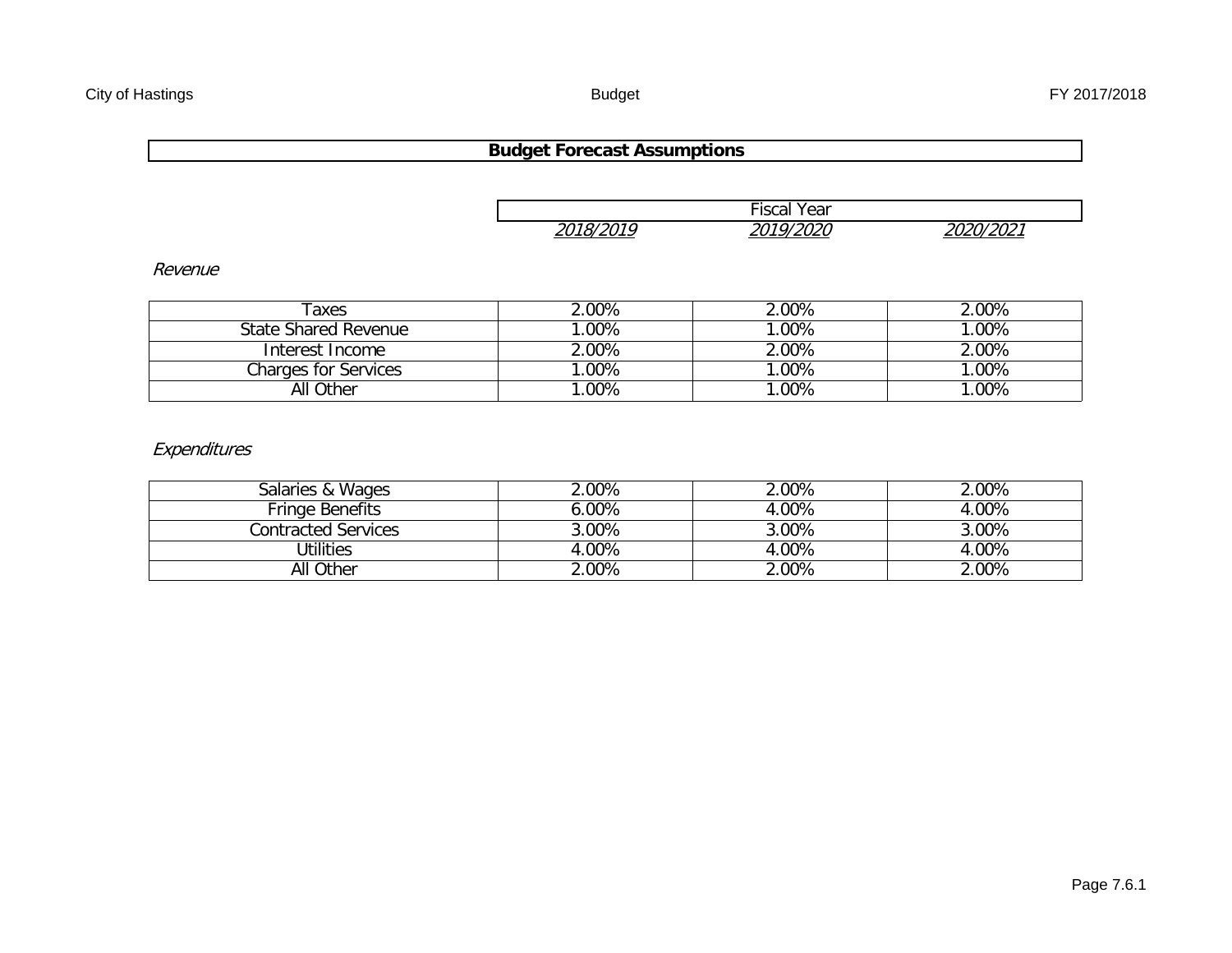#### **Discussion**

Revenue

| Taxes                       | These assumptions are based on a study performed by Michigan State<br>University for Barry County.                                                                                                                                                                                                                                                                 |
|-----------------------------|--------------------------------------------------------------------------------------------------------------------------------------------------------------------------------------------------------------------------------------------------------------------------------------------------------------------------------------------------------------------|
| <b>State Shared Revenue</b> | We expect State shared revenue to stay relatively flat, with some potential<br>increase in sales tax revenue. We expect to see some reimbursement for<br>losses in personal property tax revenue. Adjustments to share State<br>funding related to the road funding package are incorporated in the Street<br>Funds according to estimates published by the State. |
| Interest Income             | This revenue source may increase slowly in future years as the national<br>economy grows more significantly and the Federal reserve modifies its open<br>market activities.                                                                                                                                                                                        |
| <b>Charges for Services</b> | The City tries to limit increases in charges for services by first, controlling<br>costs, and then limiting charges to covering those costs only.                                                                                                                                                                                                                  |